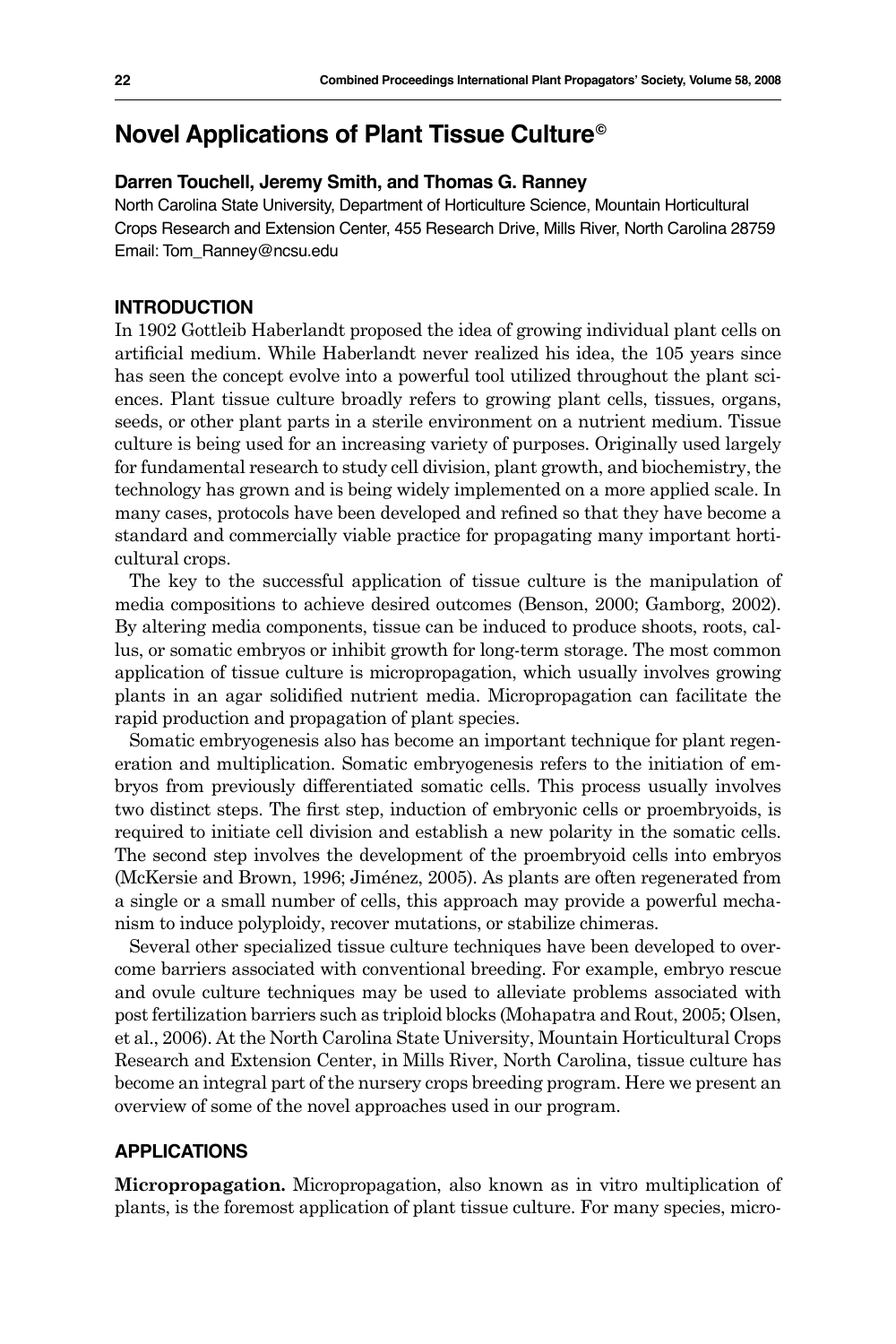propagation provides a means for rapid propagation and commercial production of plants compared to traditional propagation techniques.. For example, we have developed a micropropagation protocol for the rapid multiplication of *Hydrangea arborescens*. Shoots were maintained on a multiplication media comprising of MS basal salts supplemented with 2 μM 6-benzylamino purine (BAP). Six shoots were placed in a 180 ml jar and transferred to fresh media every 5 weeks. Average shoot proliferation rate was 21.0±0.7 per jar (3.5 shoots per plantlet) every subculture period. Based on this data, we could produce over 1.5 million plants yearly starting with only 50 plantlets. In addition we have developed micropropagation procedures for a wide range of genera including *Rhododendron* (azalea), *Hypericum*, *Miscanthus*, and *Rudbeckia*.

**Developing Sterile Cultivars.** One focus of our research is to develop improved, non-invasive, seedless nursery crops. One of the most effective means for developing seedless plants is to create triploids (plants with three sets of chromosomes) (Ranney, 2004). While triploids grow normally, they are unable to divide equally during meiosis and typically fail to produce viable gametes. Triploids have been developed for many food crops including watermelon, bananas and grapes. Triploids can be bred by hybridizing tetraploids with diploids.

In North Carolina, miscanthus has escaped cultivation and naturalized in many areas. We have recently utilized tissue culture to develop a series of triploid miscanthus. Somatic embryogenesis was induced from callus derived from seed or shoot apices. Callus was maintained in the dark and subcultured to fresh media every 4 weeks. To induce polyploidy, callus was treated with the mitotic inhibitor oryzalin that resulted in approximately 60% of the regenerated plants being tetraploid. Tetraploids were transferred to the glass house and hybridized with diploids to create triploids.

A common problem associated with the successful development of sterile triploids is a phenomenon referred to as "triploid block," generally thought to result from imbalances in the ploidy levels between the embryo and endosperm. Triploid blocks are common in interploid crosses and typically results in embryo abortion. For miscanthus, embryo rescue techniques were required to overcome this phenomenon. Immature embryos were rescued from aborting seed using a microscope and germinated in vitro. Recovery rates remained low with approximately 600 plantlets being obtained from over 10,000 seed to date.

**Wide Crosses.** Wide crosses refer to hybridizations between species of the same or different genera. Wide crosses are useful in crop improvement as they allow for recombination of diverse genes and traits. However, post fertilization barriers resulting from genome incompatibility and ploidy levels often make hybridizations difficult. Similar to interploid crosses, seed from wide crosses often fail to develop and abort. Embryo rescue techniques (i.e., rescuing an embryo from an aborting seed) and ovule culture can be used to recover progeny from wide crosses. We have used this technique in developing wide crosses between *Derivilla* and *Weigela* (Touchell et al., 2006).

Progeny from wide crosses may also be sterile due to uneven chromosome paring leading to meiotic failure. Chromosome doubling can help in restoring fertility to wide hybrids by providing an exact homologous duplicate of each chromosome that can pair together during mitosis. Tissue culture procedures, particularly so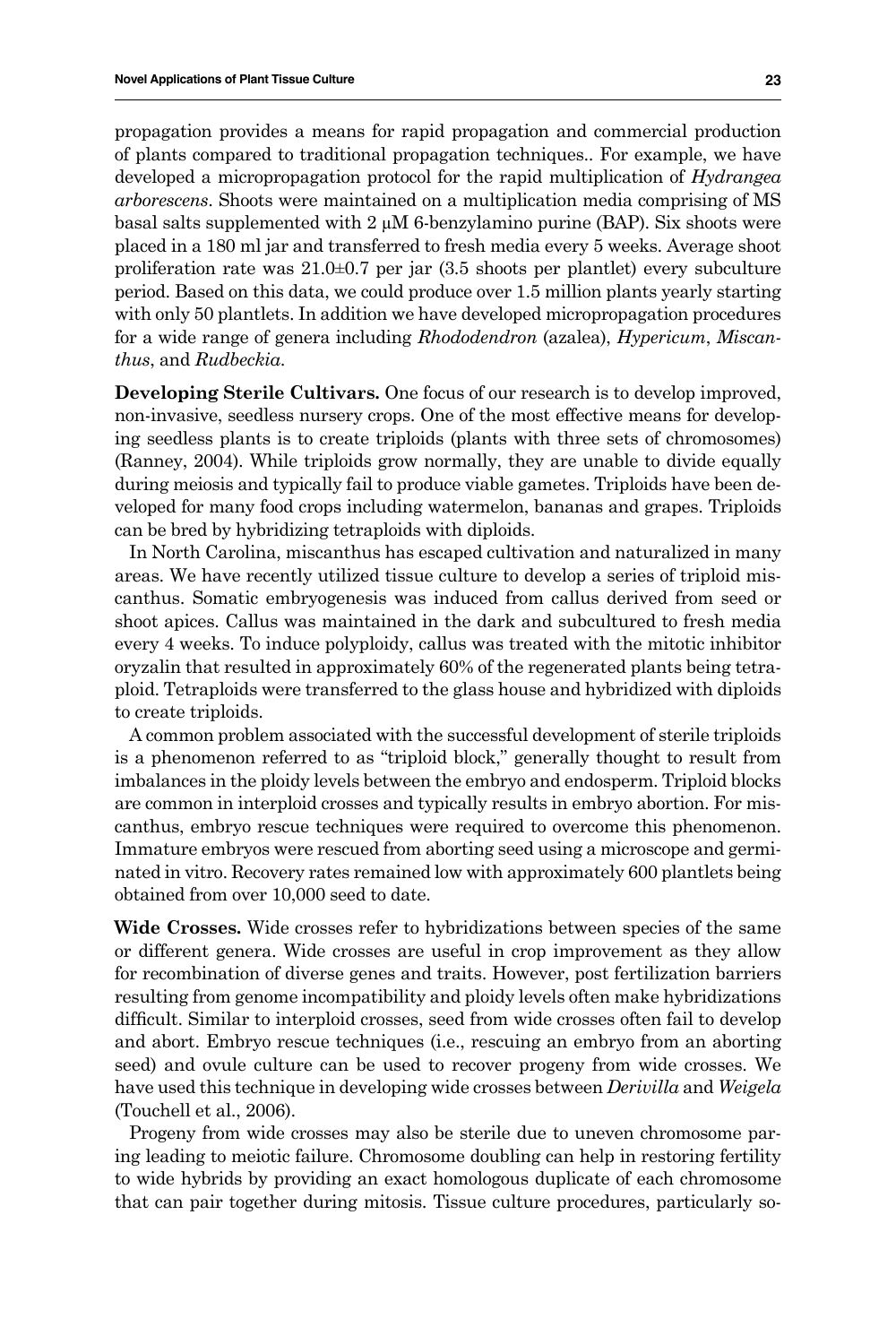matic embryogenesis, provide a mechanism to induce and recover polyploids. For example, *Rhododendron* 'Fragrantissimum Improved' is a sterile wide hybrid. We have developed a protocol to induce embryogenesis from leaves using a combination of the cytokinin thidiazuron (TDZ) and an auxin indole acetic acid (IAA). Embryogenic cultures were treated with oryzalin at different concentration and durations and will be assessed for ploidy.

**Polyploid Induction.** The development of new polyploids, through chromosome doubling, may increase ornamental characteristics, expand breeding opportunities, and restore fertility in sterile hybrids — ultimately leading to the development of improved cultivars (Contreras, et al., 2007; Olsen et al., 2006a,b; Ranney, 2006). Polyploid induction has been employed to improve ornamental characteristics and facilitate breeding programs for a wide range of plant taxa (Allum et al., 2007; Dunn and Lindstrom, 2007).

*Rudbeckia* is one genus in which we are exploring the effect of polyploidy on ornamental characteristics. Embryogenic systems were used to establish clonal lines in tissue culture. In-vitro treatments, ranging from 15 to 60 µM oryzalin over 3 to 5 days, were effective at inducing polyploidy, depending on taxa. New tetraploids of *R. maxima, R. subtomentosa*, and a novel interspecific hybrid were successfully developed and will be evaluated for ornamental characteristics (Palmer et al., 2008).

**Stabilizing Chimeras.** Chimera's occur when a plant or part of a plant is composed of genetically different layers. Chimeras often result in leaf variegations. As somatic embryogenesis offers a unique capability of regenerating a plant from a single cell, it is possible to regenerate plantlets with different genetic compositions from different layers of a single leaf or flower.

*Rhododendron* 'Little John' has a leaf variegation resulting from an apparent mutation causing the L1 layer (outer layer) to produce red pigments. Embryogenic procedures have allowed for the development of both red and green plants to be initiated from the same leaf.

**Mutation Breeding.** Induced mutations using irradiation or chemical mutagens is another advance in biotechnology that may have potential benefits for the production of sterile plants and novel forms (dwarfs) and foliage types (variegation). Mutation breeding is also beneficial to increase variability in species with low genetic diversity such as *Hypericum frondosum*. Gamma irradiation has been used for several decades for whole plants and seed; however, more recently the procedures have been used to induce mutations in tissue cultures (Ahloowalia and Maluszynski, 2001; Charbaji and Nabulsi, 1999). It is particularly desirable to treat callus cultures and to regenerate plants from single cell lines to eliminate chimeral tissue. In our laboratory we have developed embryogenic systems for *Hypericum* and investigated the effects of gamma irradiation and chemical mutagens.

**Problems.** While plant tissue culture provides powerful mechanisms to assist in breeding programs, there are several problems to overcome. Regeneration systems have proven difficult for many woody plants and only a small percentage of ornamental species have successfully been introduced into tissue culture. Comprehensive research needs to be conducted on a species-by-species manner to optimize regeneration protocols that can be applied to a breeding program. Further, some species are recalcitrant to tissue culture and may be better suited to conventional propagation protocols.